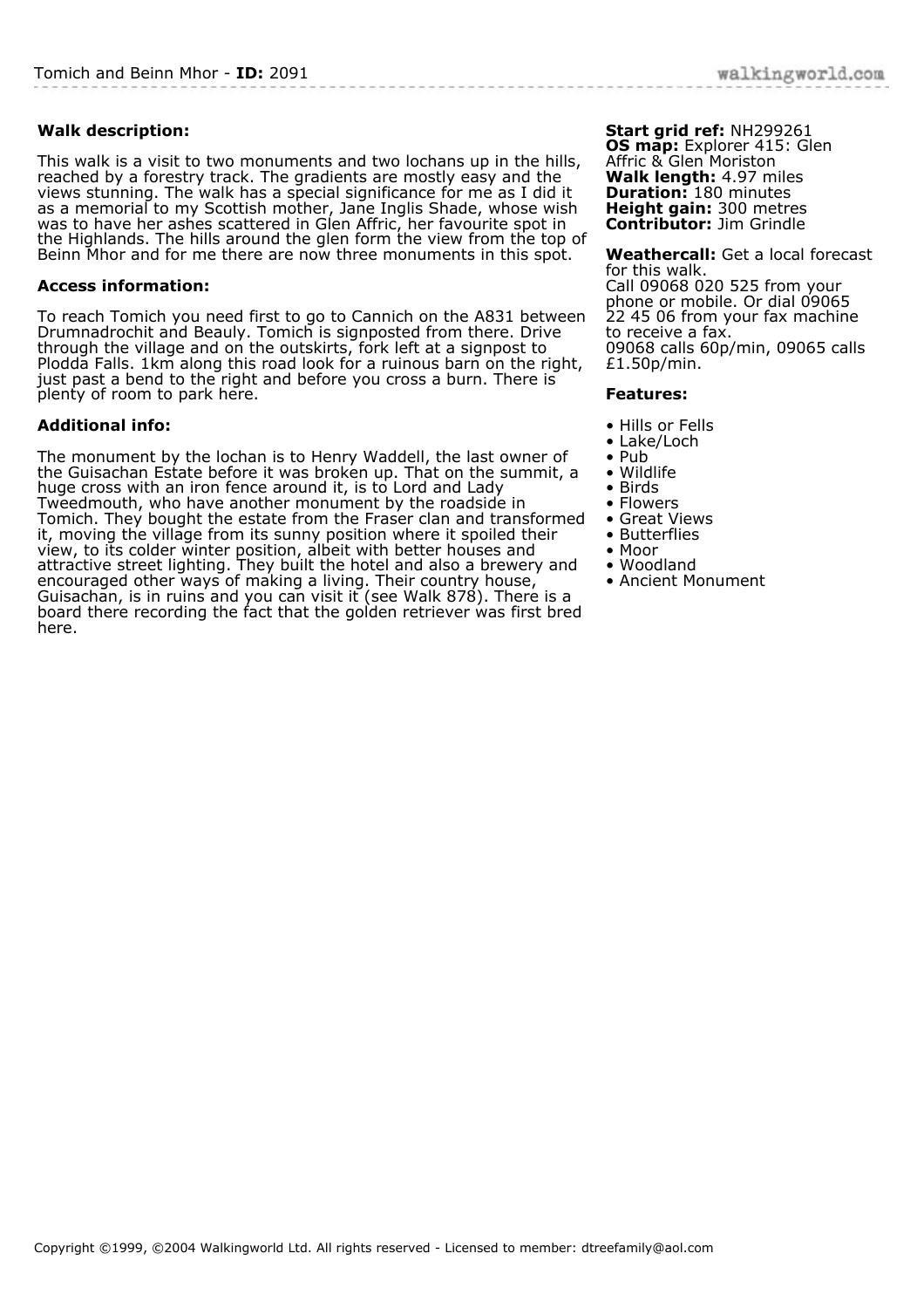

Reproduced from the Ordnance Survey maps with the permission of<br>the Controller of Her Majesty's Stationery Office © Crown Copyright

Ikm 1 mile